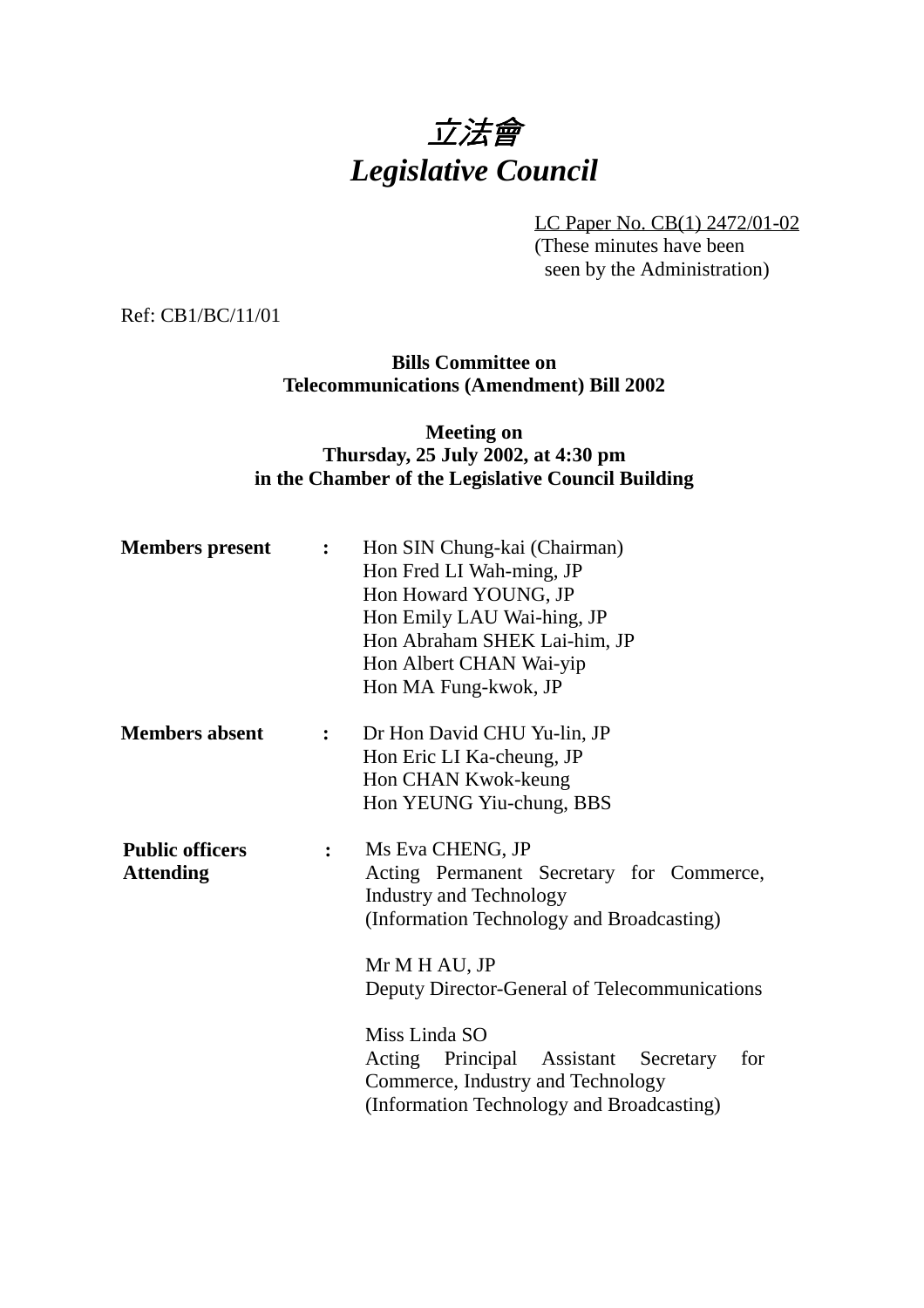| <b>Clerk in attendance</b> | $\mathbb{R}^{\mathbb{Z}}$ | <b>Miss Polly YEUNG</b><br>Chief Assistant Secretary (1)3 |
|----------------------------|---------------------------|-----------------------------------------------------------|
| <b>Staff in attendance</b> |                           | Miss Connie FUNG<br><b>Assistant Legal Adviser 3</b>      |
|                            |                           | Ms Rosalind MA<br>Senior Assistant Secretary (1)9         |

# **I Confirmation of minutes**

(LC Paper No. CB(1)2313/01-02)

The minutes of meeting held on 12 July 2002 were confirmed.

# **II Meeting with the Administration**

| (LC Paper No. CB(3)593/01-02         | - The Bill                                                                                                                                    |
|--------------------------------------|-----------------------------------------------------------------------------------------------------------------------------------------------|
| File Ref: ITBB(CR) 7/13/14(02) Pt. 3 | - The Legislative Council Brief issued<br>by the Information Technology and<br>Broadcasting Bureau on 3 May 2002                              |
| LC Paper No. LS90/01-02              | - The Legal Service Division Report on<br>the Bill                                                                                            |
| LC Paper No. CB(1)2256/01-02(02)     | - Extracts from the minutes of<br>the<br>Committee<br>meeting<br>House<br>on<br>17 May 2002                                                   |
| LC Paper No. $CB(1)2256/01-02(03)$   | - Marked-up copy of the Bill                                                                                                                  |
| LC Paper No. CB(1) 2104/01-02        | - Background<br>brief<br>$\alpha$<br>Telecommunications<br>(Amendment)<br>Bill 2002 prepared by the Legislative<br><b>Council Secretariat</b> |
| LC Paper No. $CB(1)2256/01-02(04)$   | Submission from New World PCS<br>$\equiv$<br>Limited (English version only)                                                                   |
| LC Paper No. CB(1)2256/01-02(05)     | <b>SmarTone</b><br>Submission<br>from<br>$\sim$ .<br><b>Telecommunications Holding Limited</b><br>(English version only)                      |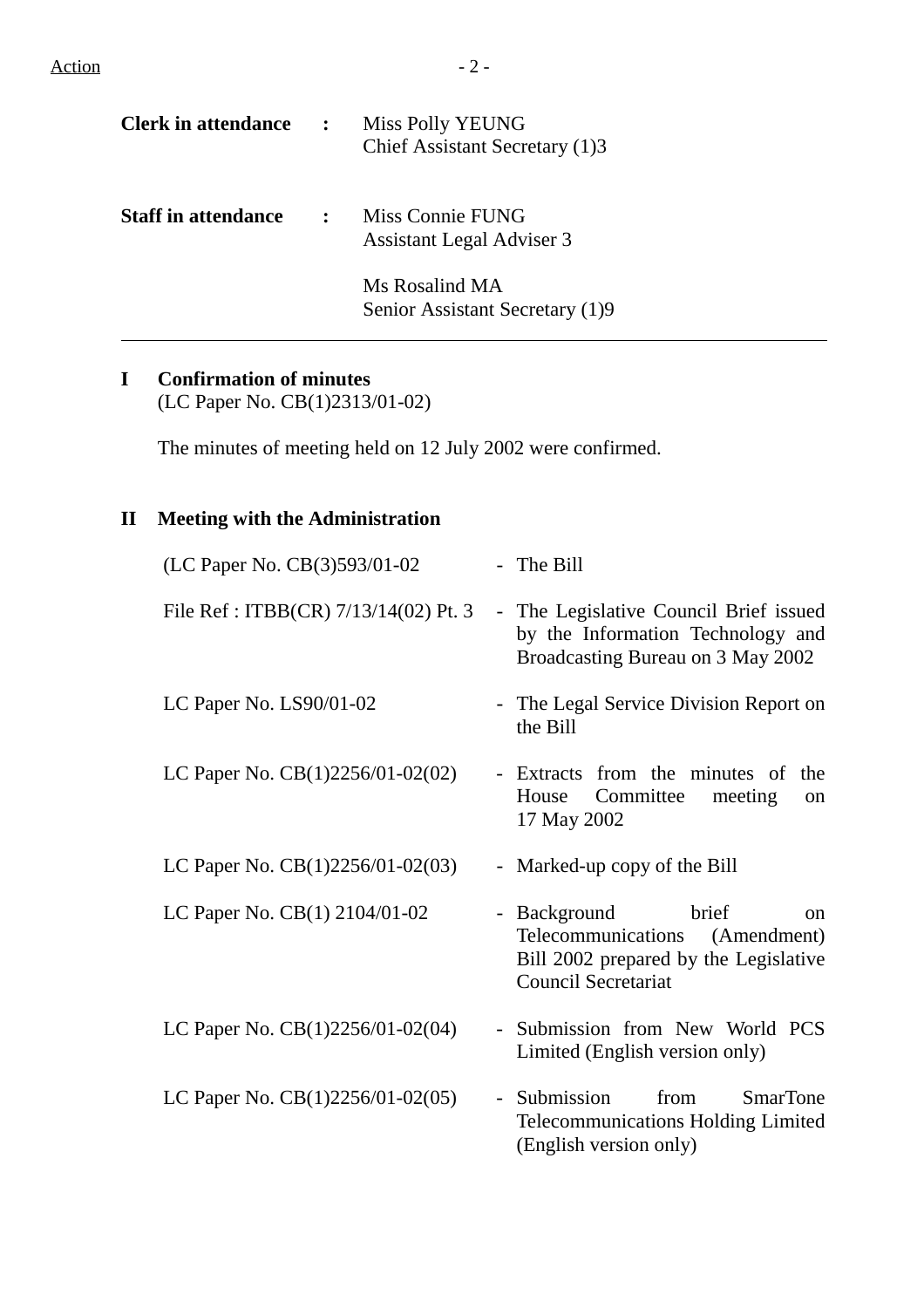Admin

LC Paper No. CB(1)2256/01-02(06) - Submission from SUNDAY (English version only))

2. The Bills Committee deliberated (Index of proceedings attached at **Appendix**).

Issues which required follow-up action/consideration by the Administration

3. At members' request, the Administration agreed to provide the following information to the Bills Committee:

- (a) Preliminary draft guidelines on merger and acquisition activities in the telecommunications market issued in April 2001. (*Post-meeting note*: the draft guidelines were re-circulated for members' reference on 29 July 2002 vide LC Paper No. CB(1)2367/01-02.)
- (b) The terms of reference, membership of the Telecommunications (Competition Provisions) Appeal Board, as well as information on the appeal cases handled by the Appeal Board.
- (c) To include the following information in the comparative study on overseas practices:
	- (i) "Competition test" and factors for consideration by the respective regulators in analyzing the effects on competition of a particular merger or acquisition activity in the telecommunications market;
	- (ii) the extent to which the guidelines on the basis for assessment of the potential effect of the merger and acquisition activities on market competition were incorporated into legislation; and
	- (iii) powers of the respective regulators in respect of regulation of merger and acquisition activities and built-in checks and balances on these powers.

Admin 4. The Administration would consider Mr Albert CHAN's suggestion that important issues and requirements contained in the guidelines on merger and acquisition activities in the telecommunications market should be incorporated into legislation.

5. Ms Emily LAU requested to put on record her view that she supported the introduction of a universal, instead of a sector-specific, competition law. The Acting Permanent Secretary for Commerce, Industry and Technology (Information Technology and Broadcasting) undertook to forward Ms LAU's view to the Economic Development and Labour Bureau for consideration.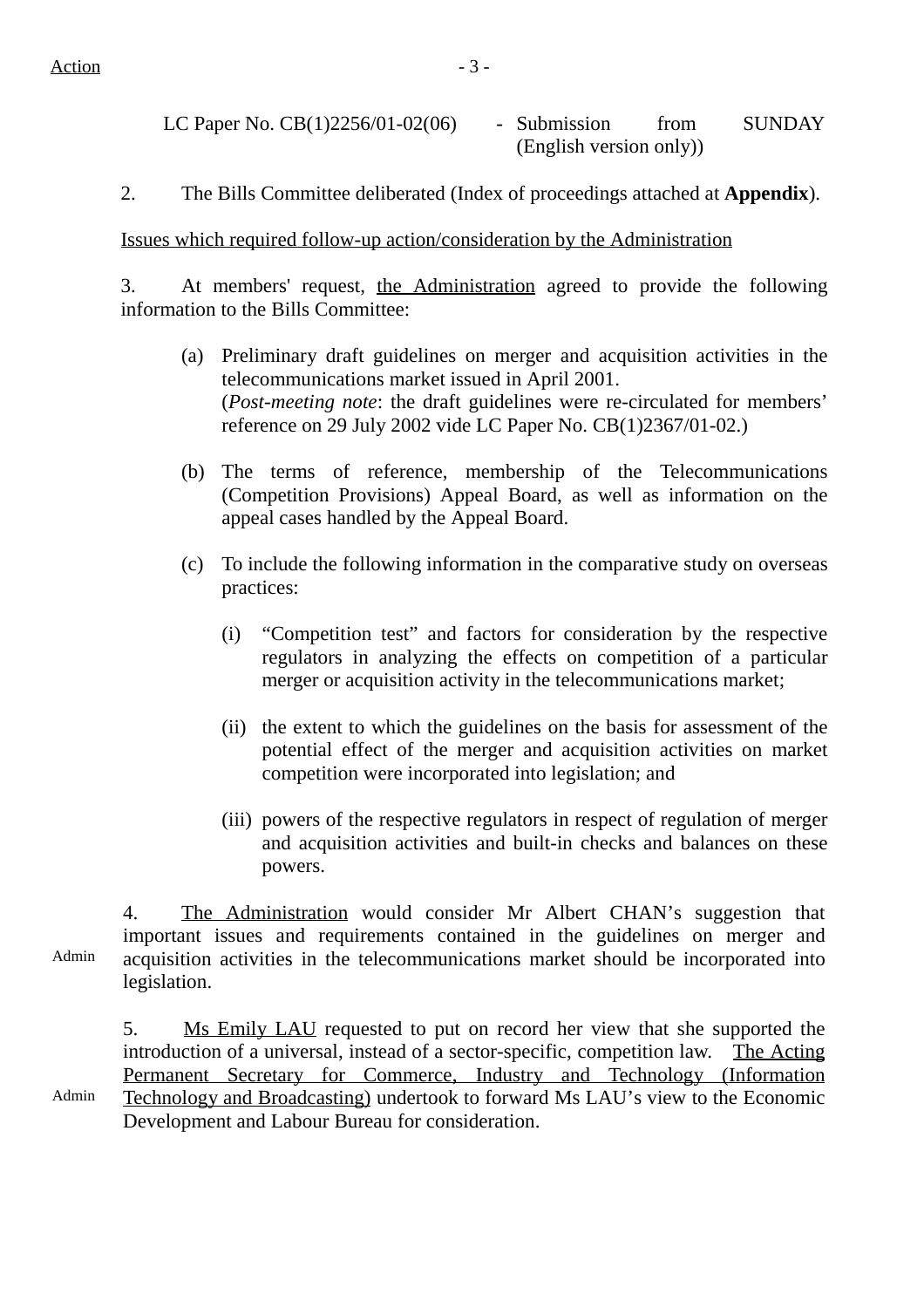#### Date of next meeting

6. Members agreed that the next meeting of the Bills Committee would be rescheduled from Tuesday, 17 September 2002 to Monday, 7 October 2002 at 2:30 pm. The Bills Committee would receive oral presentations from deputations at the meeting.

## **III. Any other business**

7. There being no other business, the meeting ended at 5:15 pm.

Legislative Council Secretariat 5 September 2002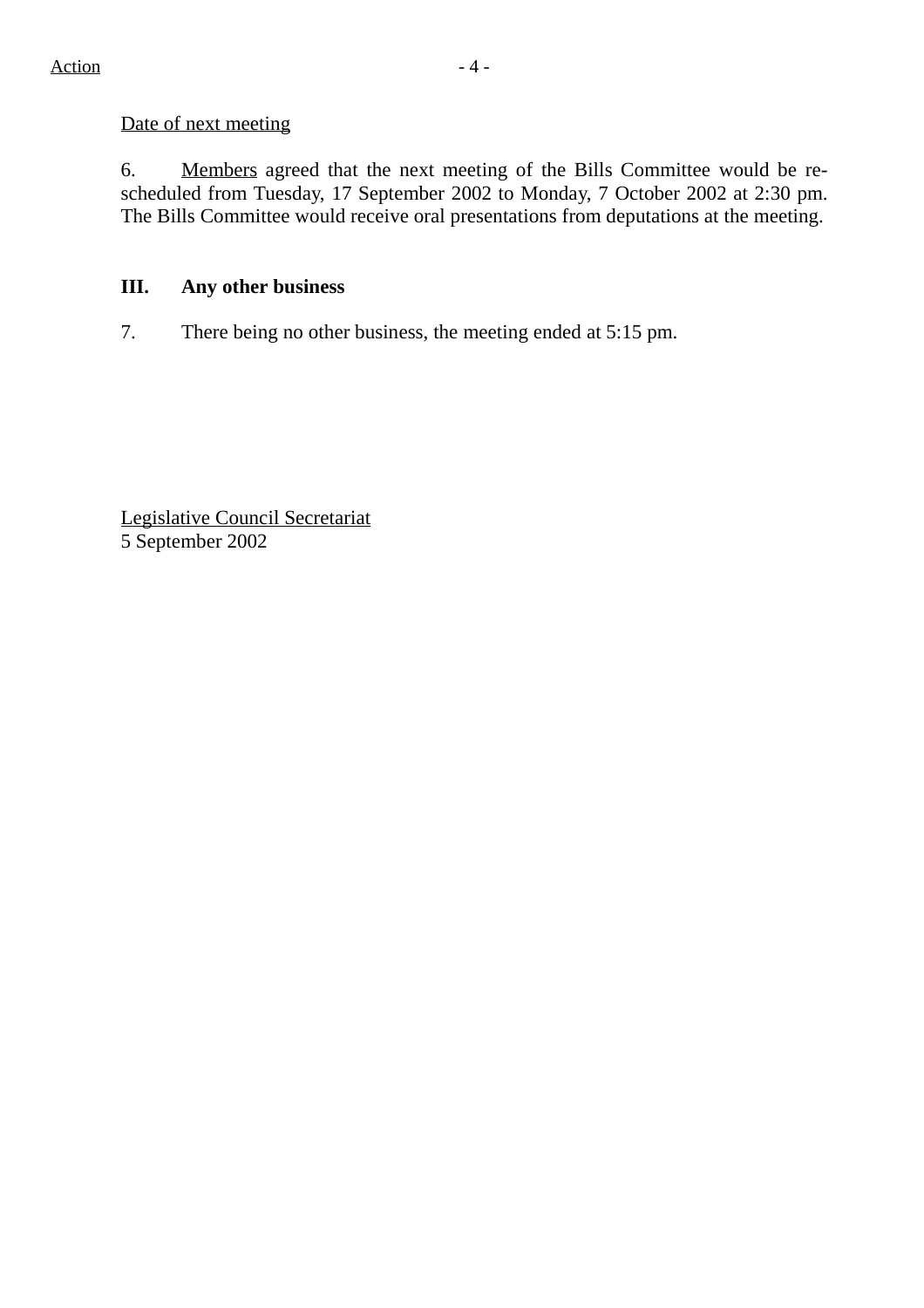# **Appendix**

## **Bills Committee on Telecommunications (Amendment) Bill 2002 Meeting on Thursday, 25 July 2002 at 4:30 pm in the Chamber of the Legislative Council Building**

| <b>Time</b>          | <b>Speaker</b>                             | Subject(s)                                                                                                                                                                                                                                                                                                                                                                                                                                                                                                                                                                             | <b>Action</b><br>required |
|----------------------|--------------------------------------------|----------------------------------------------------------------------------------------------------------------------------------------------------------------------------------------------------------------------------------------------------------------------------------------------------------------------------------------------------------------------------------------------------------------------------------------------------------------------------------------------------------------------------------------------------------------------------------------|---------------------------|
| $000000 -$<br>000110 | Chairman                                   | Introductory<br>remarks<br>and<br>confirmation of minutes of meeting<br>held on 12 July 2002                                                                                                                                                                                                                                                                                                                                                                                                                                                                                           |                           |
| $000110 -$<br>001314 | Administration                             | Briefing on the proposals of the<br>Bill                                                                                                                                                                                                                                                                                                                                                                                                                                                                                                                                               |                           |
| $001314 -$<br>002025 | Chairman<br>Administration<br>Ms Emily LAU | Guidelines for the industry setting<br>out the basis for assessing the<br>potential effect of merger and<br>acquisition activities on market<br>competition :<br>(a) status of the guidelines<br>(b) requirements<br>for<br>the<br><b>Telecommunications Authority</b><br>(TA) to consult the industry on<br>the proposed guidelines<br>(c) the Administration<br>would<br>welcome views from the Bills<br>Committee and the deputations<br>on the draft guidelines<br>(d) Preliminary draft guidelines<br>issued in April 2001 to be re-<br>circulated to members<br>for<br>reference | Admin                     |
| $002025 -$<br>002316 | Ms Emily LAU<br>Administration             | Checks<br>balances<br>and<br>the<br>on<br>regulatory powers of TA and the<br>desirability of setting<br>up<br>an<br>independent body to deal with the<br>regulation<br>of<br>merger<br>and<br>acquisition activities                                                                                                                                                                                                                                                                                                                                                                   |                           |
| $002316 -$<br>002337 | Ms Emily LAU<br>Administration             | Administration to provide<br>The<br>further<br>information<br>on<br>the<br>Telecommunications (Competition<br>Provisions) Appeal Board                                                                                                                                                                                                                                                                                                                                                                                                                                                 | Admin                     |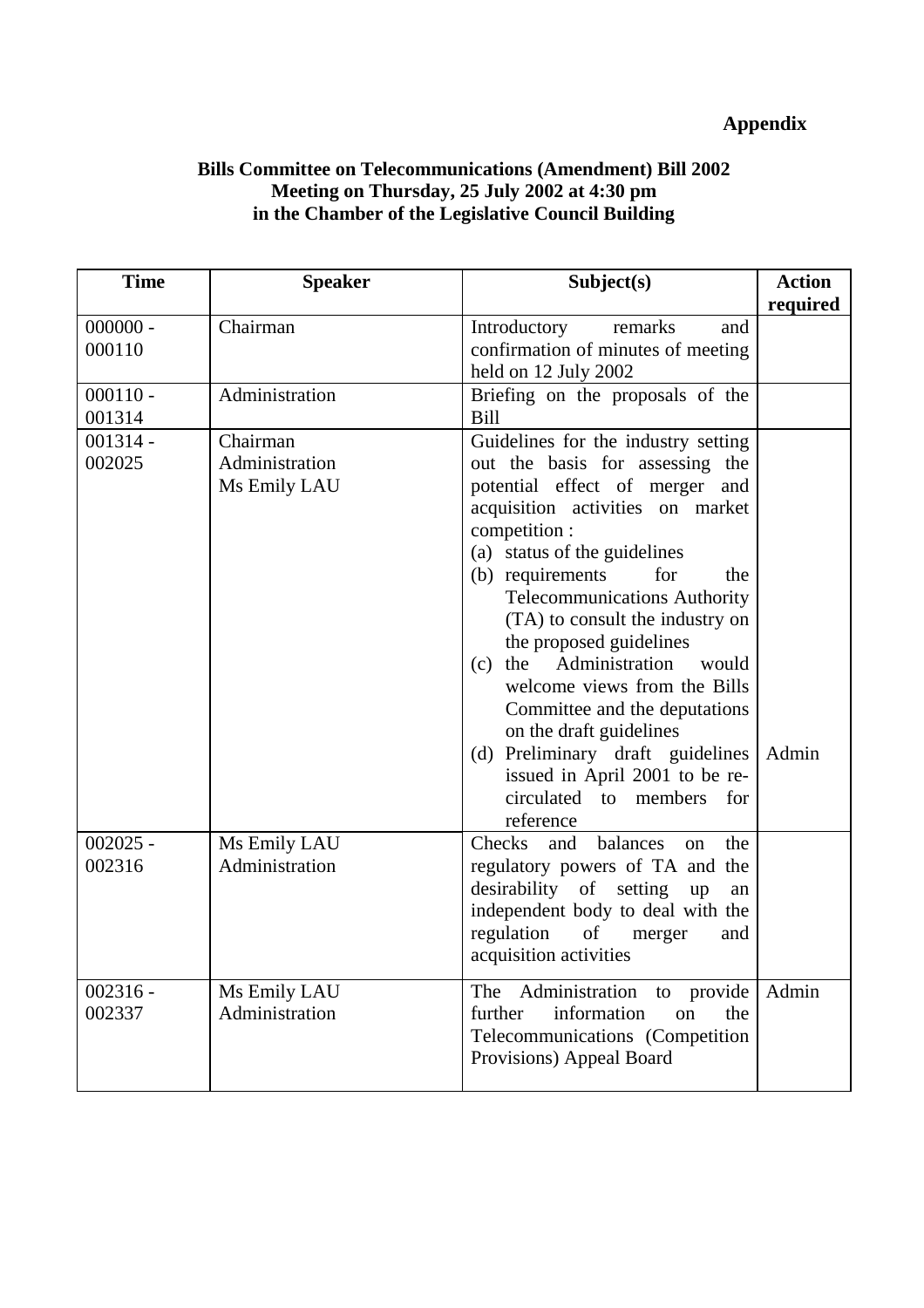| <b>Time</b> | <b>Speaker</b> | Subject(s)                            | <b>Action</b> |
|-------------|----------------|---------------------------------------|---------------|
|             |                |                                       | required      |
| $002337 -$  | Chairman       | Administration to<br>The<br>provide   | Admin         |
| 002556      | Administration | comparison<br>with<br>overseas        |               |
|             |                | jurisdictions relating to the factors |               |
|             |                | to be considered by the respective    |               |
|             |                | regulators in analyzing the effects   |               |
|             |                | on competition of a particular        |               |
|             |                | merger or acquisition activity in the |               |
|             |                | telecommunications market             |               |
| $002556 -$  | Mr Fred LI     | Principles governing<br>the<br>(i)    |               |
| 002859      | Administration | regulation of mergers<br>and          |               |
|             |                | acquisitions<br>in<br>the             |               |
|             |                | telecommunications market             |               |
|             |                | (ii) Pros and cons of a light-        |               |
|             |                | handed<br>approach<br>the<br>in       |               |
|             |                | regulation<br>of<br>the               |               |
|             |                | telecommunications market             |               |
| $002859 -$  | Mr Albert CHAN | Guidelines for the industry setting   |               |
| 003514      | Administration | out the basis for assessing the       |               |
|             | Chairman       | potential effect of the merger and    |               |
|             |                | acquisition activities on market      |               |
|             |                | competition:                          |               |
|             |                | (a) factors for consideration in      |               |
|             |                | defining the market share of a        |               |
|             |                | particular operator                   |               |
|             |                | (b) requirements for TA to consult    |               |
|             |                | the industry on the proposed          |               |
|             |                | guidelines                            |               |
| $003514 -$  | Mr Albert CHAN | Incorporation of the guidelines on    |               |
| 003933      | Administration | the basis for assessing the potential |               |
|             | Chairman       | effect of the merger and acquisition  |               |
|             |                | activities on market competition      |               |
|             |                | into legislation:                     |               |
|             |                | (a) important<br>issues<br>and        |               |
|             |                | requirements contained in the         |               |
|             |                | guidelines<br>should<br>be            |               |
|             |                | incorporated into subsidiary          |               |
|             |                | legislation                           |               |
|             |                | (b) the Administration to examine     | Admin         |
|             |                | practices<br>in<br>the<br>overseas    |               |
|             |                | incorporation of the guidelines       |               |
|             |                | into subsidiary legislation and       |               |
|             |                | to consider the suggestion in         |               |
|             |                | (a) above                             |               |